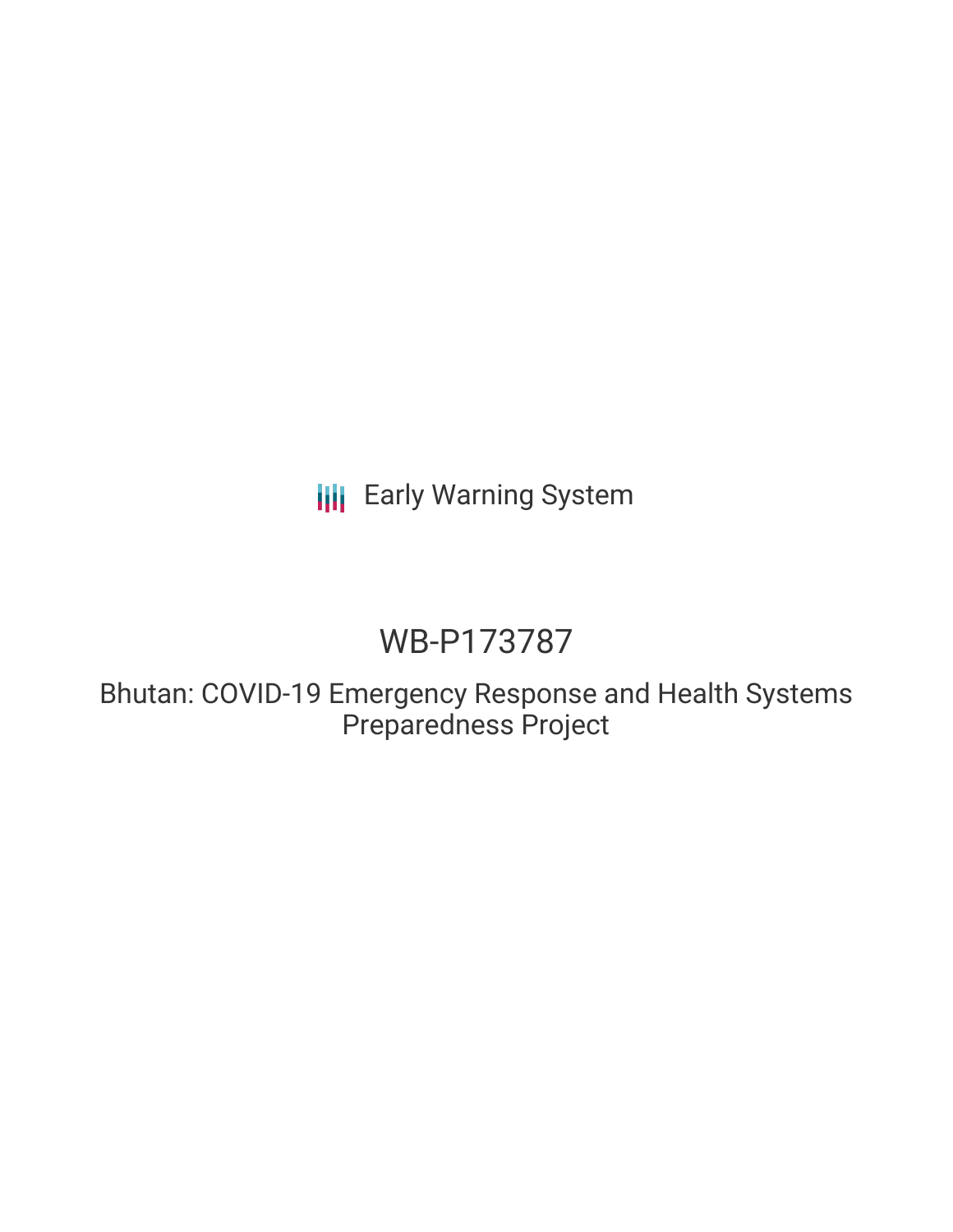

## Early Warning System Bhutan: COVID-19 Emergency Response and Health Systems Preparedness Project

### **Quick Facts**

| <b>Countries</b>               | Bhutan                      |
|--------------------------------|-----------------------------|
| <b>Financial Institutions</b>  | World Bank (WB)             |
| <b>Status</b>                  | Approved                    |
| <b>Bank Risk Rating</b>        | U                           |
| <b>Voting Date</b>             | 2020-04-17                  |
| <b>Borrower</b>                | Government of Bhutan        |
| <b>Sectors</b>                 | <b>Education and Health</b> |
| <b>Investment Type(s)</b>      | Loan                        |
| <b>Investment Amount (USD)</b> | $$5.00$ million             |
| <b>Loan Amount (USD)</b>       | $$5.00$ million             |
| <b>Project Cost (USD)</b>      | $$5.00$ million             |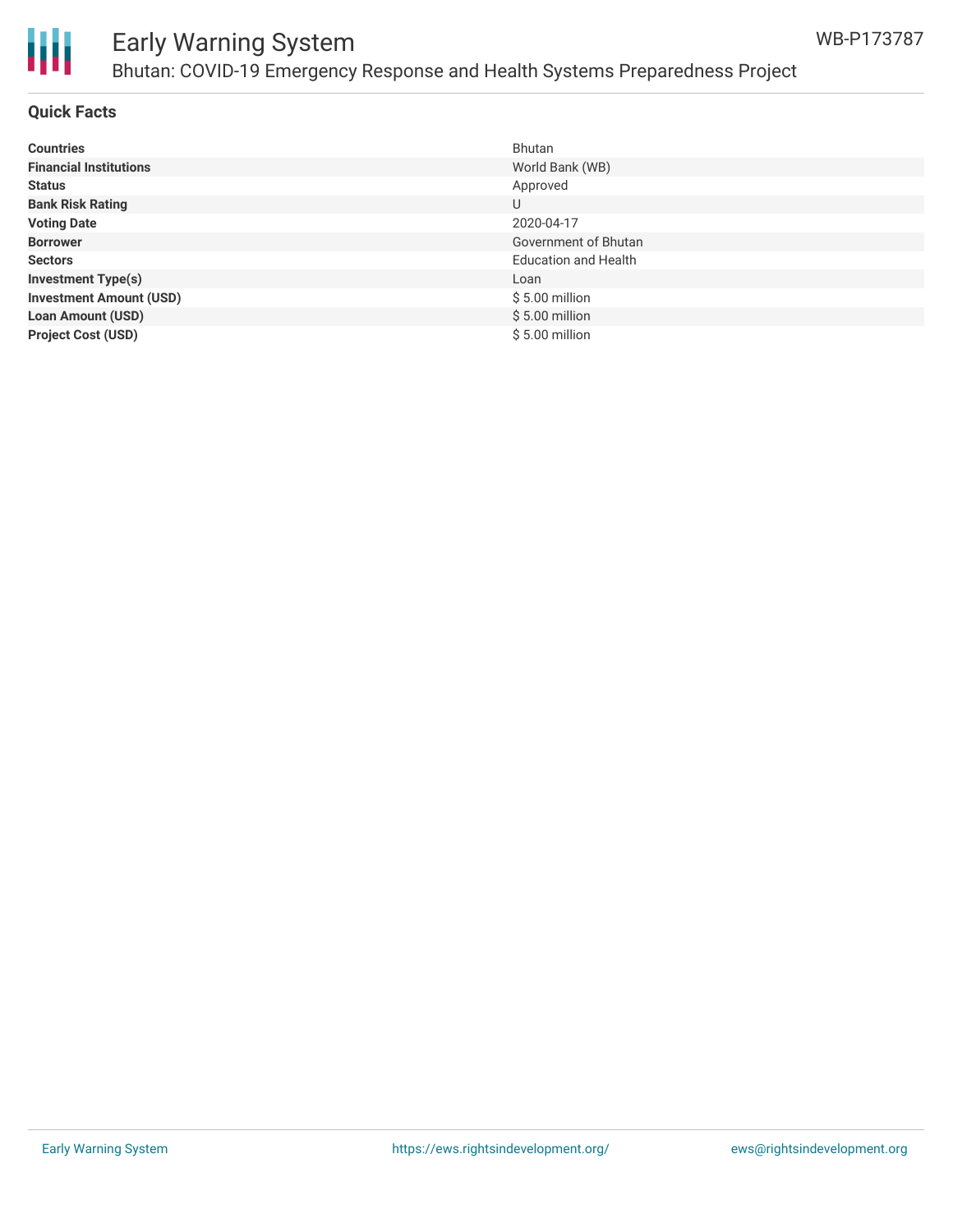

## **Project Description**

According to bank documents, the project aims to prevent, detect and respond to the threat posed by COVID-19 and to strengthen national systems for public health preparedness in Bhutan. The project has the following components:

- Emergency COVID-19 Response
- Community Engagement and Risk Communication
- Implementation Management and Monitoring and Evaluation
- Contingency Emergency Response Component

The World Bank has classified this project as having Substantial environmental and social risks.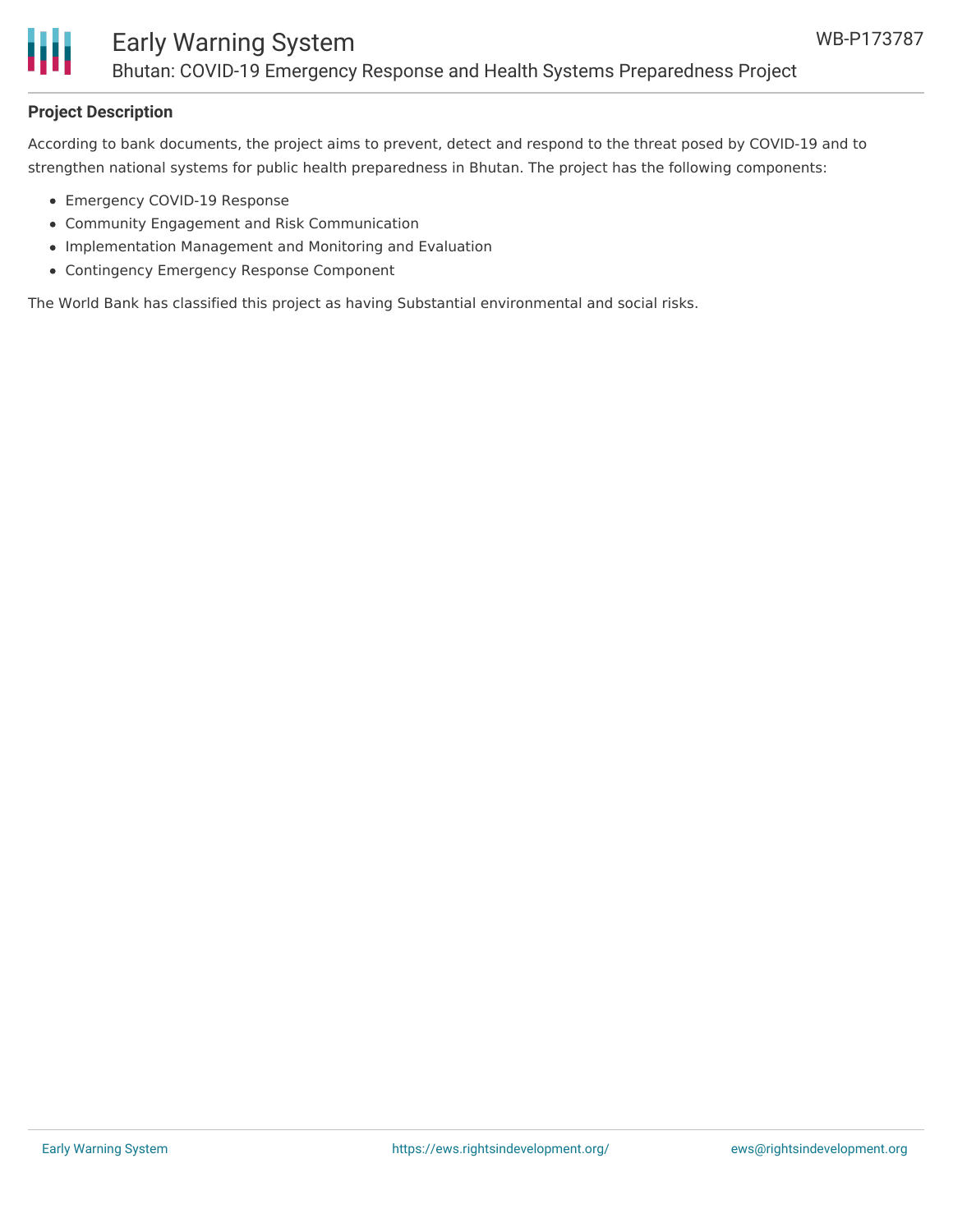

# Early Warning System Bhutan: COVID-19 Emergency Response and Health Systems Preparedness Project

## **Investment Description**

World Bank (WB)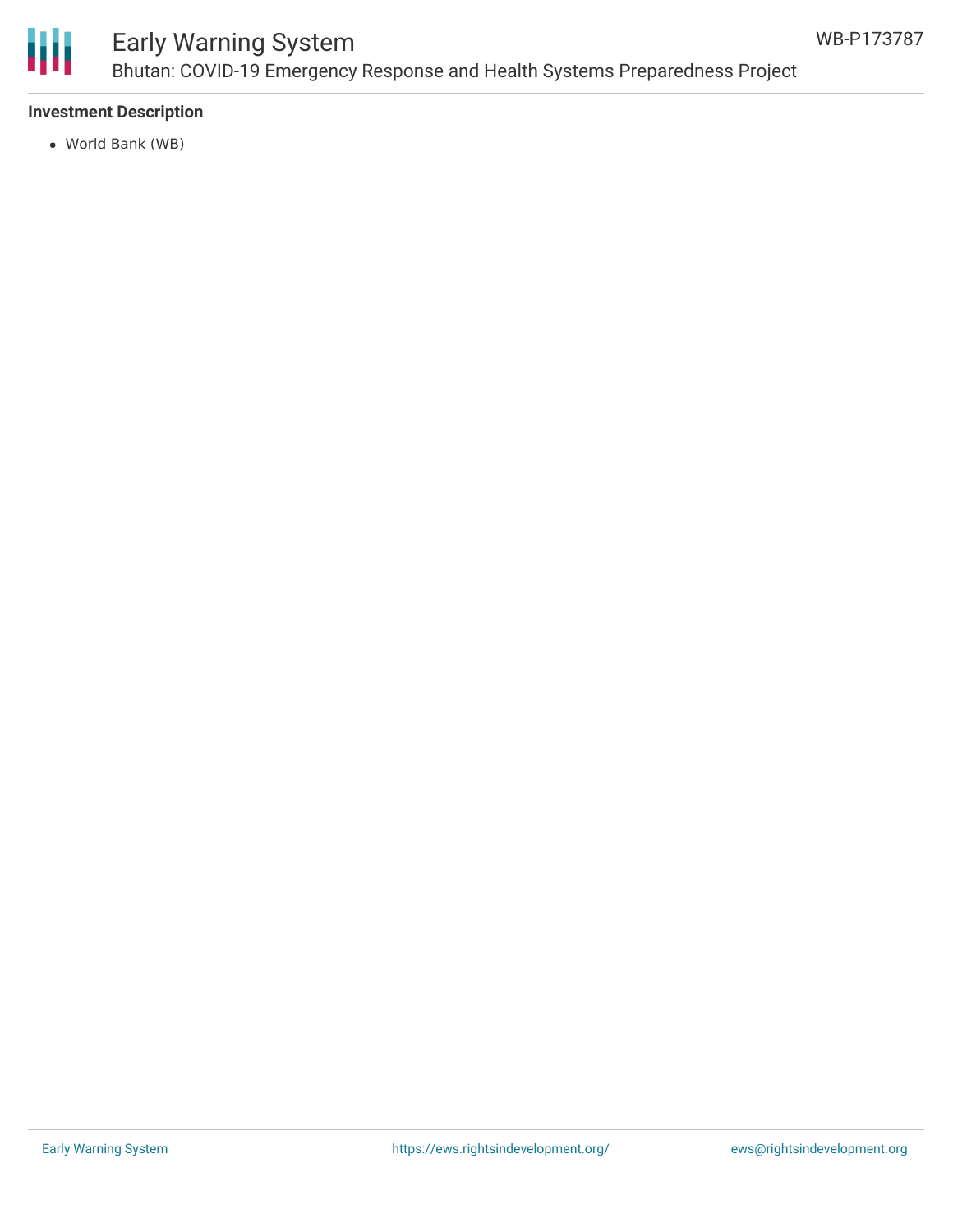

### **Contact Information**

**Borrower/Client:** Ministry of Finance Dasho Nim Dorji, Finance Secretary secretary@mof.gov.bt

**Implementing Agency:** Ministry of Health, Royal Government of Bhutan Dasho Dr. Ugen Dophu, Secretary udophu@health.gov.bt

#### **ACCOUNTABILITY MECHANISM OF WORLD BANK**

The World Bank Inspection Panel is the independent complaint mechanism and fact-finding body for people who believe they are likely to be, or have been, adversely affected by a World Bank-financed project. If you submit a complaint to the Inspection Panel, they may investigate to assess whether the World Bank is following its own policies and procedures for preventing harm to people or the environment. You can contact the Inspection Panel or submit a complaint by emailing ipanel@worldbank.org. You can learn more about the Inspection Panel and how to file a complaint at: https://www.inspectionpanel.org.